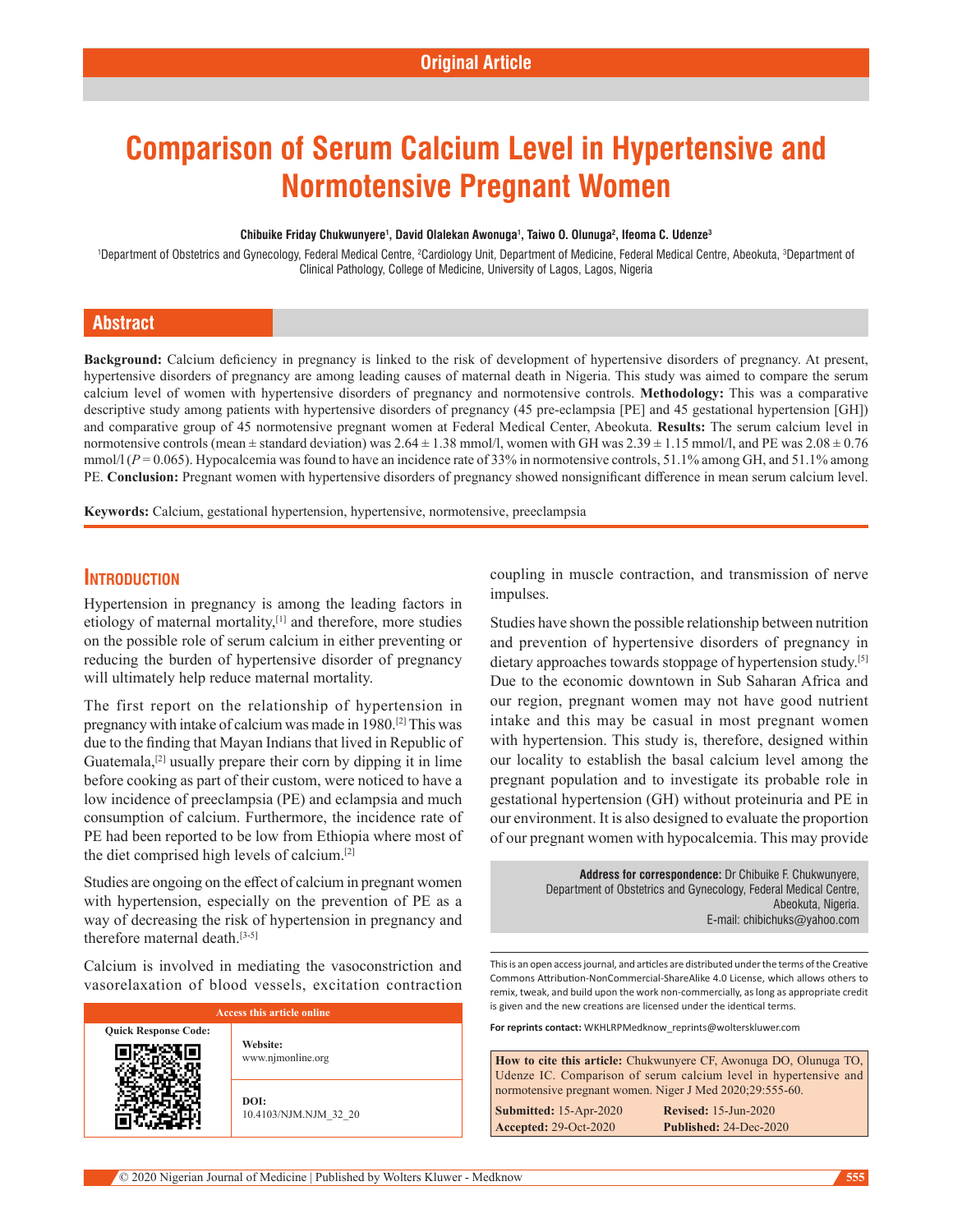possible evidence for routine calcium supplementation for our antenatal population as a way of decreasing the risk of hypertensive disorders of pregnancy and maternal mortality.

The objective of the study was to compare calcium level of pregnant women with hypertensive disorders of pregnancy (GH and PE) and that of pregnant women with normal blood pressure.

# **Methodology**

This was a comparative, cross-sectional study among patients diagnosed with hypertensive disorders of pregnancy at the Federal Medical Center, Abeokuta (FMCA) during the study period. The comparative group was pregnant women with normal blood pressure and no history of chronic hypertension or proteinuria. The ratio of cases to comparative group ratio was 2:1. The present study was carried out at the maternity section of the hospital. FMCA is one of the public tertiary hospitals in Ogun State that usually receive referrals from other hospitals. FMCA offers specialist maternal‑fetal services and has a dedicated maternofetal medicine unit with consultant obstetricians.

#### **Inclusion criteria**

(1) Selected pregnant women with singleton gestation, age ≥18 years of age, with documented normal blood pressure before the  $20<sup>th</sup>$  week of pregnancy; (2) Pregnant women with confirmed gestational age  $(GA) \geq 20$  weeks from the last menstrual period or ultrasound determined GA; and (3) consenting pregnant women were included in the study.

The eligible participants were assigned into the three groups of GH, PE, and normotension. One in every three normotensive pregnant women was selected until 45 normotensive participants were recruited while pregnant subjects that met the criteria for GH or PE as stated above were consecutively recruited until 45 participants were recruited in each group. The eligible participants were recruited until the required numbers of 135 pregnant women were gotten.

#### **Exclusion criteria**

(1) Unbooked pregnancy presenting after the GA of 20 weeks (2) pregnant women without documented blood pressure before the  $20<sup>th</sup>$  week of gestation, those with renal disease, thyroid or metabolic disorders, multiple gestation, intrauterine fetal death, chronic hypertension, diabetes mellitus, or liver disorders. (3) Pregnant women who were already on calcium supplements before or during the index pregnancy.

The sample size was determined by applying the formula for the comparison of two mean. Atotal number of 45 participants with GH without proteinuria, 45 participants with PE, and 45 healthy controls were recruited for the study.

#### **Study procedure**

This study was carried out among the consenting antenatal subjects who presented at FMCA for their routine antenatal care during the study period. Pregnant women with new diagnosis of hypertension in pregnancy at GA of ≥20 weeks with maternal age ≥18 years, blood pressure measurement of systolic ≥140 mmHg and or diastolic ≥90 mmHg repeated at least 4–6 h apart, and also normotensive participants were recruited for the study. Significant proteinuria was defined as 2+ proteinuria on reagent strip, or 1+ proteinuria with a PH >8 and specific gravity <1.030 or 24-h urinary protein measurement  $\geq$ 300 mg.<sup>[6-8]</sup>

After adequate counseling was offered by the investigator with other clinicians trained on the study, and informed written consent obtained from the pregnant subjects presenting to the maternity section of FMCA, data concerning each subject were collected using a questionnaire except those excluded from the study with the criteria listed above. Brachial systolic and diastolic blood pressures were determined using sphygmomanometric auscultatory method at the arm level with the subject sitting down relaxed at least 5 min prior to the measurement. Systolic blood pressure was recorded as the beginning of the Korotkoff sounds (phase 1) whilst diastolic blood pressure was recorded as the vanishing point of the Korokoff sounds (phase V).[9-12] The blood pressure was measured using aneroid sphygmomanometer made by Accoson, United Kingdom. During the study period, 5–6 mL of venous blood sample was withdrawn from the forearm without the use of a tourniquet to prevent disturbance in albumin concentration that would occur with venous stasis which may lead to a momentary local alteration of serum calcium concentration. Blood samples were collected for both serum albumin and total plasma calcium assay.

#### **Laboratory methods**

#### *Blood sample collection and clinicopathological analysis*

Blood was collected into sterile vacutainer blood collection sample tubes (BD, Franklin Lakes, NJ, USA) which was analyzed by the Chemical Pathology unit of FMCA Laboratory Service within 12 h of taking the specimen. The serum was separated from the cells by centrifuging at 3000 rpm for a period of 3–5 min which was done within 30 min of receiving the sample, the assay of total plasma calcium and albumin done from the lithium heparin container using the ortho‑cresolphthalein complexone method.

The plasma albumin concentration was also assayed for the correction of calcium albumin using the formula below;

Corrected Calcium ( $mmol/L$ ) = Plasma measured Calcium + (40 – Plasma [albumin]) (g/L) × 0.02.<sup>[11]</sup> The normal reference range of total serum calcium is 2.1–2.8 mmol/L.

Urine samples were also collected for urinalysis and protein measurement from the study subjects. Ten to twenty milliliters of freshly voided urine was collected in clean, sterile universal containers for urinalysis was done using dipstick strips.

### **Summary of test principle and clinical relevance of ortho-cresophalein method**

In the serum, calcium exists both in free ionized form and in bound form with albumin, therefore a reduction in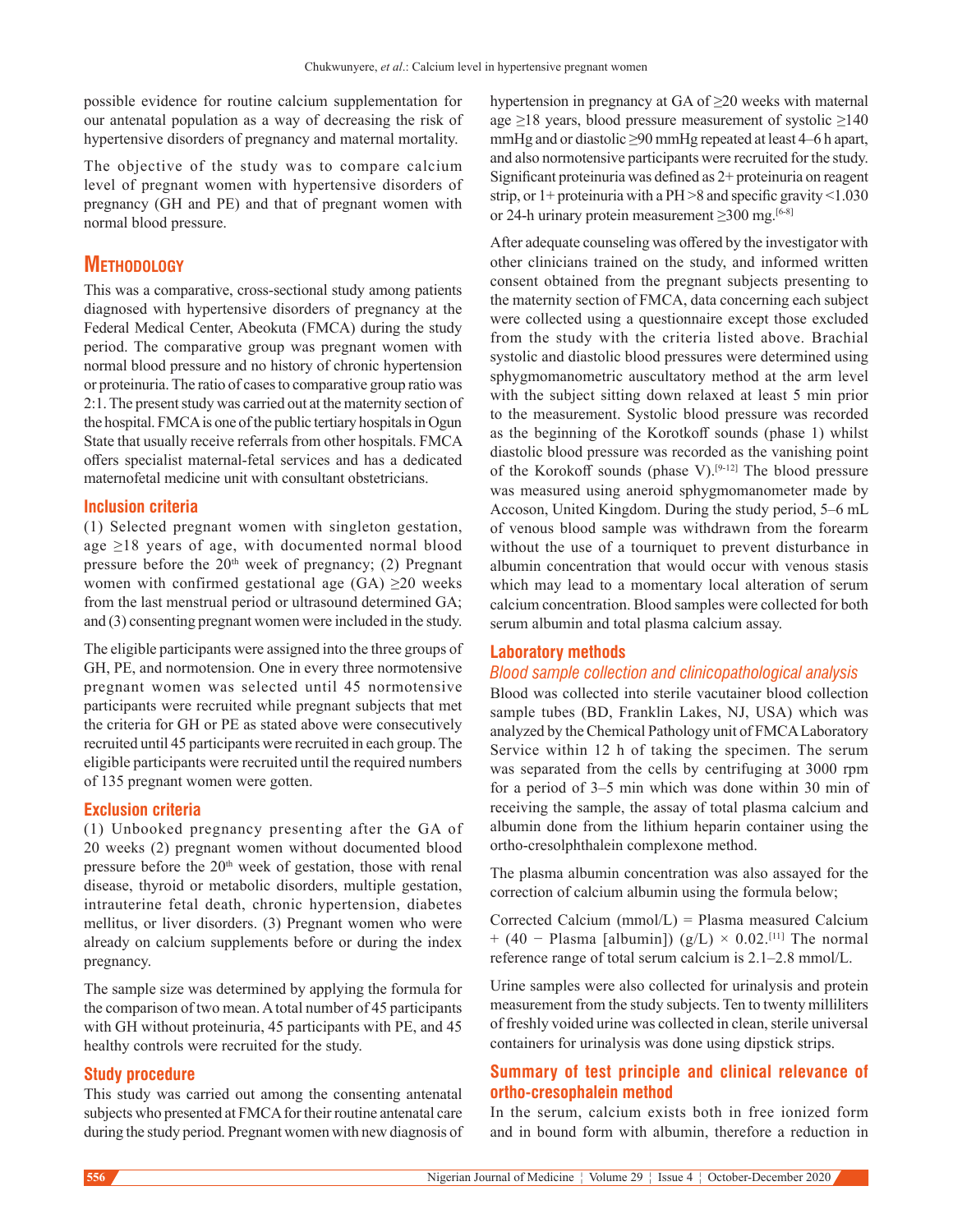albumin causes lower calcium levels and vice versa. The assay of calcium is based on the reaction of calcium with O‑cresolphtalein complexone in alkaline solution that will produce a purple coloured complex. The intensity of the color formed is directly proportional to the calcium concentration in the sample. The absorbance of calcium-O-Cresolphtalein complex is measured at 570 nm.[12]

Pregnant women were given information concerning the study at the antenatal clinic by the investigator. The participants who met the inclusion criteria were referred to the investigator and consent obtained.

A semi‑structured pretested questionnaire was administered by the researcher along with trained clinicians to obtain information on the sociodemographics, consumption of dietary sources of calcium, cardiovascular and anthropometric measurements, as well as the laboratory test results of the consenting study participants. Anthropometric measurements, the height (meters) of the subjects were measured without shoes using a stadiometer and the weights (kilograms) were measured with the subject standing barefoot in light clothing using a weighing scale. Data entry and analysis were done using IBM Corp. International Business Machines Statistical Package for Social sciences Statistics for Windows, Version 22.0. Armonk, New York, USA: IBM; Released 2013.<sup>[13]</sup> The data were presented as frequency tables and graphs. The continuous variables that are normally distributed were presented as mean (±standard deviation [SD]) while those continuous variables not normally spread were presented as median (±interquartile range). The one‑way analysis of variance (ANOVA) was used to test the differences in the mean values for the numerical variables across three groups. The Chi‑square test was used to test the differences in the proportion of categorical variables. The level of significance was set at <0.05 (5%). The study was carried out after the ethical approval was granted by the Research Ethics Committee of the FMCA. The ethical approval protocol number was FMCA/470/HREC/10/2016/08.

## **Results**

Within the period of this study, a total of 135 participants (45 in normotensive group, 45 in gestational hypertension group, and 45 in PE group) that met the eligibility criteria for the study were recruited following counseling and informed consent. During this study, a total of 58 gestational hypertension cases were seen, 13 cases were excluded from the study to get 45 eligible gestational hypertension subjects. A total of 3220 pregnant women were seen, giving an incidence rate of 1.80%. Out of 66 cases of PE seen, 21 cases were excluded for not meeting the inclusion criteria, giving an incidence rate of 2.06% [Table 1].

The mean age  $\pm$  SD of the mothers in the normotensive group was  $31.89 \pm 4.71$  years, while the mean age  $\pm$  SD among GH and PE groups were  $31.42 \pm 4.72$  years and  $31.89 \pm 5.23$  years, respectively. In the mean ages across the three groups, there was nonsignificant statistical difference  $(P = 0.638)$ .

The mean body mass index (BMI) in the normotensive subjects was  $27.32 \pm 3.87$  kg/m<sup>2</sup> while the mean BMI among the gestational hypertension and the PE groups were  $29.78 \pm 5.45$  $\text{kg/m}^2$  and  $31.02 \pm 5.64 \text{ kg/m}^2$  respectively. In the BMI across the three groups, there was significant statistical difference with  $P = 0.003 *$  [Table 1].

The corrected mean serum calcium (mmol/l)  $\pm$  SD among the normotensive control was  $2.64 \pm 1.38$  mmol/l ( $n = 45$ ), while the corresponding values among the GH was  $2.39 \pm 1.15$  mmol/l  $(n=45)$  and in PE was  $2.08 \pm 0.76$  mmol/l  $(n=45)$ . The findings showed nonsignificant statistical difference ( $P = 0.065$ ) in mean serum calcium level across the three groups using ANOVA [Table 2].

A total of 24 (53.3%) of gestational hypertension had early onset (GA <34 weeks) while 21 (46.7%) had late onset GH (GA  $\geq$  34 weeks). Among the PE group, 22 (48.9%) had early onset PE while 23 (51%) had late onset PE [Table 3].

The mean serum calcium level  $\pm$  SD (mmol/L) in mild GH was 2.41  $\pm$  1.22 and in severe GH was  $2.29 \pm 0.71$  with  $P = 0.687$ .

There was no significant statistical difference in the mean serum calcium levels across mild and severe gestational hypertensions [Table 4].

The mean serum calcium level  $\pm$  SD (mmol/L) in mild PE was 2.12  $\pm$  0.74 and in severe PE was 2.01  $\pm$  0.82 with *P* = 0.640 [Table 4].

Across the groups revealed nonsignificant statistical difference in the mean serum calcium levels among women with mild and those with severe PE.

Overall, the incidence of hypocalcemia across the three groups was 45.2% (61 out of the 135 participants in this study). Among the normotensive group, the incidence of hypocalcemia was 15 (33.3%), while in the gestational hypertension and PE groups, the incidence of hypocalcaemia were 23 (51.1%) and 23 (51.1%), respectively.

#### **Discussion**

In this study, the incidence rate of GH was 1.80% while that of PE was 2.06%. This is similar to the findings by  Monica *et al.*[14] in Harare Zimbabwe, who found 1.7% of cases of PE in their population but lower than that by Singh *et al*. [8] in Sokoto who found 6% of PE among mothers. In this study, PE is more common than GH contrary to the findings by Melamed *et al*. [15] in Toronto Canada, where GH was stated to be the most common form of hypertensive disorder of pregnancy.

The findings showed nonsignificant relationship across the mean serum calcium level of  $2.64 \pm 1.38$  mmol/L (mean  $\pm$  SD) in normotensive pregnant women,  $2.39 \pm 1.15$  mmol/L in gestational hypertensions, and  $2.08 \pm 0.76$  mmol/L in PE  $(P = 0.065)$  [Table 2]. The findings are also different from that of Ositadinma *et al*. [16] in Nnewi who compared 60 preeclamptic/eclamptic women and 60 normotensive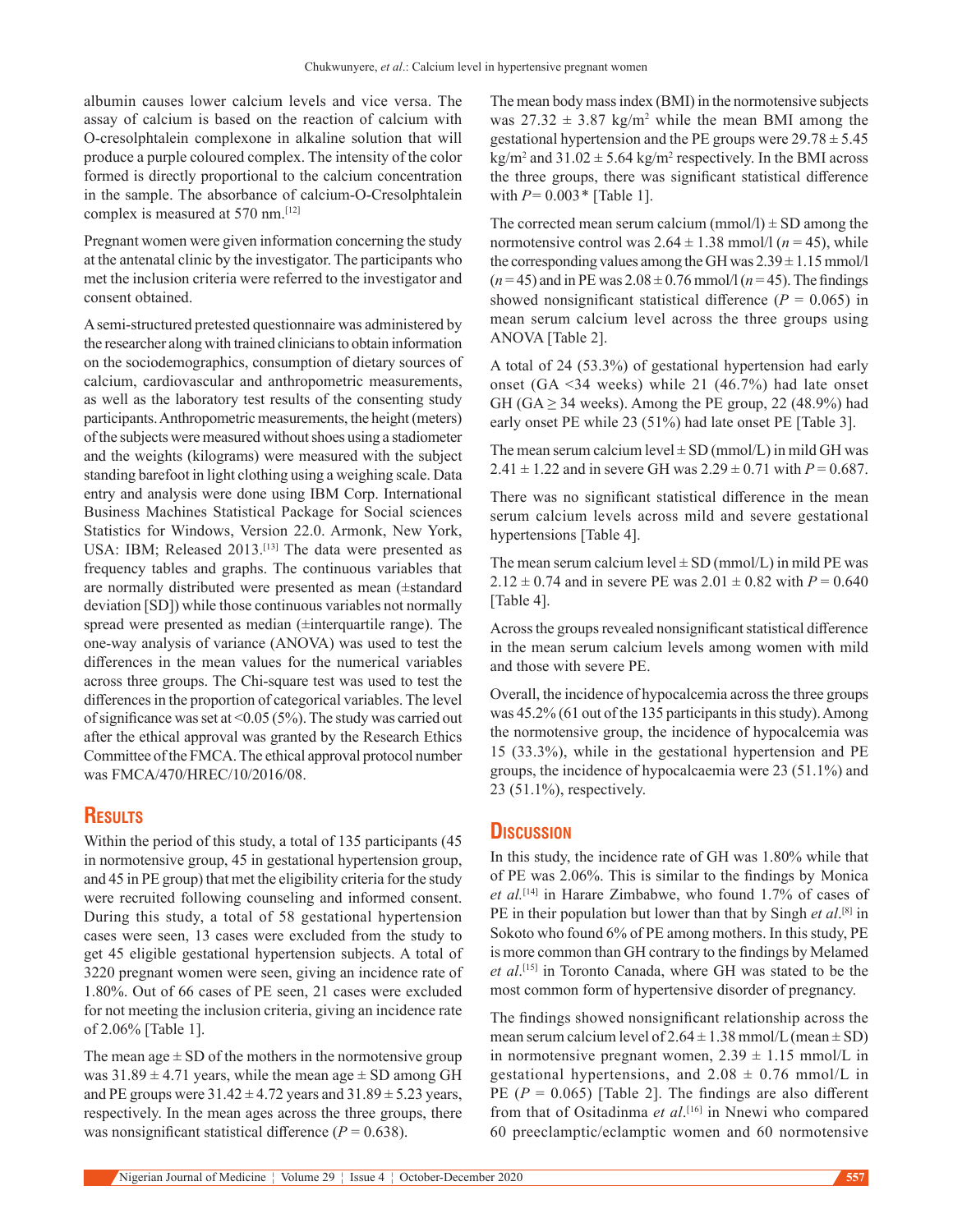pregnant women and found significant differences in the mean serum calcium of  $1.91 \pm 0.28$  mmol/l in preeclamptics/ eclamptics and  $2.32 \pm 0.21$  mmol/l in normotensive counterparts  $(P = 0.02)$ . Furthermore, the serum calcium level found by Ositadinma *et al*. [16] in preeclamptics/ eclamptics was quite lower than that found in this study. The reason could be that eclampsia which was included as part of the study.

Olusanya *et al*. [17] in a study in the role hypocalcemia may have a role in the Aetiopathogenesis of PE, found mean serum

calcium of  $2.05 \pm 0.4$  mmol/L in PE,  $1.9 \pm 0.2$  mmol/L in eclamptics, and  $2.6 \pm 0.4$  mmol/L in normotensives ( $P < 0.001$ ) and significantly lower mean serum calcium level in cases with hypertensive disorders of pregnancy.

A study by Owusu Darkwa *et al*. [18] revealed statistically non‑significant difference in the mean serum calcium level in preeclamptic and normotensive pregnancy, with  $P = 0.092$ . Possible reasons for the association of low calcium level with hypertensive disorders of pregnancy are the stimulation of renin and parathyroid hormone release that elevates

| Table 1: Sociodemographic features of subjects |                      |                  |                  |          |
|------------------------------------------------|----------------------|------------------|------------------|----------|
| <b>Variable</b>                                | <b>Normotensives</b> | GH               | <b>PE</b>        | P        |
| Age (years)                                    | $n=45$ (%)           | $n=45$ (%)       | $n=45$ (%)       | 0.638    |
| $Mean \pm SD$                                  | 31.89±4.71           | $31.42 \pm 4.72$ | $31.89 \pm 5.23$ |          |
| Parity                                         | $n=45$ (%)           | $n=45$ (%)       | $n=45$ (%)       | 0.737    |
| $Mean \pm SD$                                  | $1.96 \pm 0.85$      | $2.02 \pm 0.84$  | $2.02 \pm 0.81$  |          |
| Interpregnancy interval (years)                | $n=45$ (%)           | $n=45$ (%)       | $n=45$ (%)       | 0.520    |
| $Mean \pm SD$                                  | $1.71 \pm 0.63$      | $1.80 \pm 0.69$  | $1.76 \pm 0.53$  |          |
| BMI $(kg/m2)$                                  | $n=45$ (%)           | $n=45$ (%)       | $n=45$ (%)       | $0.003*$ |
| $Mean \pm SD$                                  | $27.32 \pm 3.87$     | $29.78 \pm 5.45$ | $31.02 \pm 5.64$ |          |
| New paternity                                  | $n=45$ (%)           | $n=45$ (%)       | $n=45$ (%)       |          |
| Yes                                            | 3(6.7)               | 2(4.4)           | 1(2.2)           | 0.593    |
| No                                             | 42(93.3)             | 43 (95.6)        | 44 (97.8)        |          |
| Family history of hypertensive disorders       | $n=45$ (%)           | $n=45$ (%)       | $n=45$ (%)       |          |
| Yes                                            | 6(13.3)              | 13(28.9)         | 13(28.9)         | 0.134    |
| No<br>.                                        | 39(86.7)             | 32(71.1)         | 32(71.1)         |          |

BMI: Body mass index, SD: Standard deviation, GH: Gestational hypertension, PE: Preeclampsia

#### **Table 2: The mean serum calcium and albumin, diastolic blood pressure and systolic blood pressure in normotensive, gestational hypertension, and preeclampsia groups**

| Variable                                                                                                                                             | Normotensive (control), mean $\pm$ SD | $GH.$ mean $\pm$ SD | PE. mean $\pm$ SD |               |
|------------------------------------------------------------------------------------------------------------------------------------------------------|---------------------------------------|---------------------|-------------------|---------------|
| Mean corrected serum calcium (mmol/l)                                                                                                                | $2.64 \pm 1.38$                       | $2.39 \pm 1.15$     | $2.08 \pm 0.76$   | 0.065         |
| Mean serum albumin $(mg/dl)$                                                                                                                         | $5.26 \pm 3.04$                       | $6.93 \pm 8.02$     | $5.53 \pm 2.79$   | 0.195         |
| $DBP$ (mmHg)                                                                                                                                         | $63.56 \pm 8.02$                      | $88.89 \pm 8.59$    | $96.22 \pm 14.62$ | $\leq 0.001*$ |
| $SBP$ (mmHg)                                                                                                                                         | $106.62 \pm 8.46$                     | $143.42 \pm 9.22$   | $153.00\pm23.02$  | $\leq 0.001*$ |
| GH: Gestational hypertension, PE: Pre-eclampsia, DBP: Diastolic blood pressure, SBP: Systolic blood pressure, SD: Standard deviation, *Statistically |                                       |                     |                   |               |

GH: Gestational hypertension, PE: Pre-eclampsia, DBP: Diastolic blood pressure, SBP: Systolic blood pressure, SD: Standard deviation. \*Statistically significant  $\leq 0.05$ 

#### **Table 3: The mean serum calcium level in early onset and late onset preeclampsia as well as early onset and late onset gestational hypertension using the analysis of variance**

| Mean corrected serum calcium level (mmol/L)                                                                                                                                                                                                                                 | Early onset (GA at onset $<$ 34 weeks) | Late onset (GA at onset $\geq$ 34 weeks) |       |
|-----------------------------------------------------------------------------------------------------------------------------------------------------------------------------------------------------------------------------------------------------------------------------|----------------------------------------|------------------------------------------|-------|
| PE                                                                                                                                                                                                                                                                          | $2.29\pm0.78$ (n=22)                   | $1.87\pm0.70$ (n=23)                     | 0.064 |
| <b>GH</b>                                                                                                                                                                                                                                                                   | $2.40\pm1.09$ (n=24)                   | $2.38\pm1.24$ (n=21)                     | 0.954 |
| $C_A$ , $C_{i+1}$ , $C_{i+1}$ , $C_{i+1}$ , $C_{i+1}$ , $D_{i+1}$ , $D_{i+1}$ , $D_{i+1}$ , $C_{i+1}$ , $C_{i+1}$ , $C_{i+1}$ , $C_{i+1}$ , $C_{i+1}$ , $C_{i+1}$ , $C_{i+1}$ , $C_{i+1}$ , $C_{i+1}$ , $C_{i+1}$ , $C_{i+1}$ , $C_{i+1}$ , $C_{i+1}$ , $C_{i+1}$ , $C_{i+$ |                                        |                                          |       |

GA: Gestational age, PE: Pre-eclampsia, GH: Gestational hypertension

| Table 4: Gestational age at onset of hypertensive disorder of pregnancy |           |                                                |                                    |
|-------------------------------------------------------------------------|-----------|------------------------------------------------|------------------------------------|
| <b>Hypertensive disorder of pregnancy</b>                               | Sub-class | GA at onset $<$ 34 weeks, n $\left(\% \right)$ | GA at onset $\geq$ 34 weeks, n (%) |
| GH                                                                      | Mild      | 20(44.4)                                       | 18(40)                             |
|                                                                         | Severe    | 4(8.9)                                         | 3(6.7)                             |
| <b>PE</b>                                                               | Mild      | 15(33.3)                                       | 14(31.1)                           |
|                                                                         | Severe    | 7(15.6)                                        | 9(20)                              |

GA: Gestational age, PE: Pre-eclampsia, GH: Gestational hypertension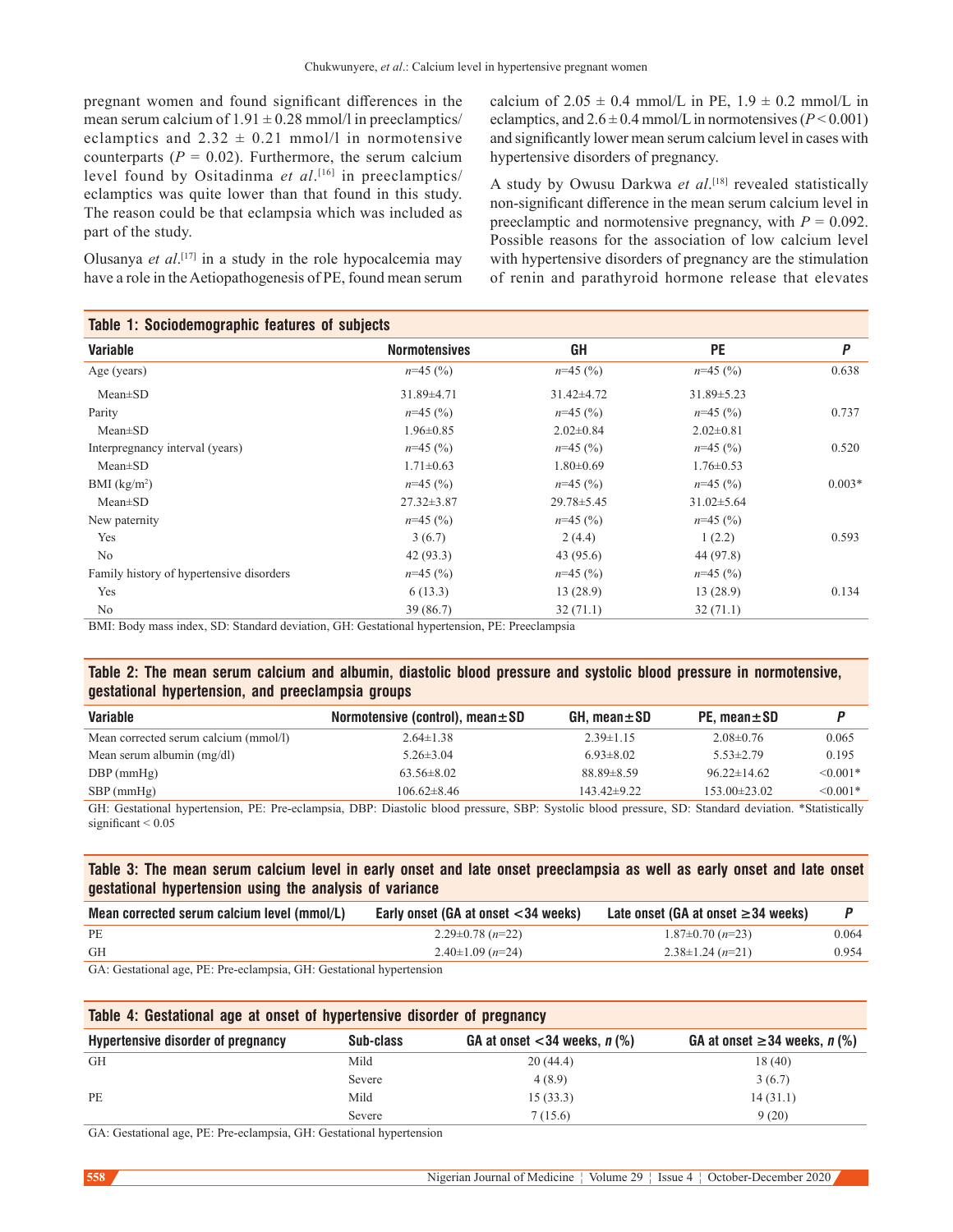the intracellular concentration of calcium in cells of the smooth muscles such as those of the blood vessels leading to generalized vasoconstriction.

Furthermore, ionized calcium is required for the synthesis of nitric oxide and prostacyclin, and deficiencies of these may lead to oxidative stress that increases the risk of developing PE. Sultana *et al*. [19] found the mean serum calcium in normotensive, mild, and severe pregnancy induced hypertension to be  $9.64 \pm 0.77$  mg%,  $9.18 \pm 0.83$  mg%, and  $8.45 \pm 0.58$  mg%, respectively (*P* < 0.05).

Jain *et al*. [20] on the study of the role of calcium in PE found significant low mean serum calcium among pregnant women with PE when compared to normal pregnant group. A study by Jain *et al*. [20] indicates that the reduction of serum level of calcium may be implicated in the etiology of PE. Kumru *et al*. [21] found serum calcium to be lower in pregnant women with PE when compared to the healthy controls (*P* < 0.0001).

The mean serum calcium was  $2.29 \pm 0.78$  mmol/L ( $n = 22$ ) in early onset PE,  $1.87 \pm 0.70$  mmol/L ( $n = 23$ ) in late onset PE,  $2.40 \pm 1.09$  mmol/L ( $n = 24$ ) in early onset GH, and  $2.38 \pm 1.24$  mmol/L ( $n = 21$ ) in late onset GH [Table 3]. In this study, nonstatistically significant difference  $(P = 0.064)$ was found in the measured serum calcium level in the early and the late onset PE subgroups. In this study, majority of the participants were diagnosed with late onset PE 23 (51%. 1%) while the majority of those with GH was early onset 24 (53.3%). This is similar to the findings by Erez *et al*. [22] in Maryland USA, who found PE occurring later in pregnancy as the common form of this syndrome. The study by Erez *et al*. [22] also identified differences in hemodynamic status occurring as early as 24 weeks GA with PE occurring later in pregnancy having elevated cardiac output and almost stable total vascular resistance, whereas participants with early onset PE have reduced cardiac output and some elevated vascular resistance.

In the developing countries, physiologic changes of pregnancy are aggravated by under nutrition which worsens micronutrient deficiency.[23] There is evidence that hypocalcemia causes increased stimulation of the secretion of parathyroid hormone that leads to the release of renin from the renin angiotensin aldosterone system which leads to the elevation of blood pressure and hypertension in pregnancy.

Yeboah *et al*.<sup>[24]</sup> in Kumasi, Ghana, reported that >70% of pregnant women with PE who presented for antenatal care had low serum calcium, which is similar although relatively higher than the incidence of hypocalcemia in this study.

#### **Limitations of the study**

There is a possibility that some of the subjects might be on medication that may contain calcium supplements. However, adequate drug history was taken to ascertain that the subjects that were on drugs with calcium supplements were completely excluded during recruitment for the study.

#### **Conclusion**

The findings from the study showed that nonsignificant relationship exists in the mean serum calcium level among normotensive, gestational hypertension, and preeclamptic women.

The findings in this study suggest that the incidence of hypocalcemia among pregnant women with GH and PE was high within our environment.

#### **Recommendations**

More studies should be carried out in different settings to establish the mean serum calcium which may help understand the role of calcium in hypertension in pregnancy.

#### **Acknowledgment**

The contribution of the hospital staff during the study was highly appreciated.

# **Financial support and sponsorship**

Nil.

#### **Conflicts of interest**

There are no conflicts of interest.

#### **References**

- 1. Oladapo OT, Adetoro OO, Ekele BA, Chama C, Etuk SJ, Aboyeji AP, *et al*. When getting there is not enough: A nationwide cross‑sectional study of 998 maternal deaths and 1451 near-misses in public tertiary hospitals in a low-income country. BJOG 2016;123:928-38.
- 2. Belizan JM, Villar J. The relationship between calcium intake and edema, proteinuria, and hypertension‑gestosis: An hypothesis. Am J Clin Nutr 1980;33:2202‑10.
- 3. Miller DA. Hypertension in pregnancy. In: Decherney AH, Nathan L, Laufer N, Roman AS, editors. Current Diagnosis and Treatment in Obstetrics and Gynaecology. New York: McGraw‑Hill; 2013. p. 455‑64.
- 4. Manjareeka M, Nanda S. Serum electrolyte levels in pre‑eclamptic women: A comparative study. IJPBS 2012;3:572‑8.
- 5. Chiu S, Bergeron N, Williams PT, Bray GA, Sutherland B, Krauss RM. Comparison of the DASH (Dietary Approaches to Stop Hypertension) diet and a higher-fat DASH diet on blood pressure and lipids and lipoproteins: A randomized controlled trial. Am J Clin Nutrit 2015;103:341‑7.
- 6. Magee LA, Pels A, Helewa M, Rey E, Dadelszen PV. Diagnosis, evaluation, and management of the hypertensive disorders of pregnancy. On behalf of the Canadian Hypertensive Disorders of Pregnancy (HDP) Working Group. Pregnancy Hypertension. Int J Women's Cardiovasc Health 2014;4:105-45.
- 7. Hypertension in Pregnancy Overview. National Institute for Health and Care Excellence (NICE) Guideline. 30 September, 2016. p. 1‑11.
- 8. Singh S, Ahmed EB, Egondu SC, Ikechukwu NE. Hypertensive disorders in pregnancy among pregnant women in a Nigerian Teaching Hospital. Niger Med J 2014;55:384‑8.
- 9. American College of Obstetrician and Gynaecologists. Task Force on Hypertension in Pregnancy. Practice Guideline; 2013. p. 13‑31.
- 10. WhitehouseAJ, Robinson M, Newnham JP, Pennell CE. Do hypertensive diseases of pregnancy disrupt neurocognitive development in offspring? Paediatr Perinat Epidemiol 2012;26:101‑8.
- 11. Crook MA, editor. Calcium, phosphate, and magnesium. In: Clinical Biochemistry and Metabolic Medicine. 8<sup>th</sup> ed. London: Hodder Arnold; 2012. p. 94‑5.
- 12. Antonio DRB. Calcium Kit (OCPC method) for the Determination of Calcium in Serum or Plasma. Coral Clinical Systems. India. 2017.
- 13. IBM Corp. International Business Machines Statistical Package for Social sciences Statistics for Windows. Ver. 22.0. Armonk, NY: IBM Corp; 2013.